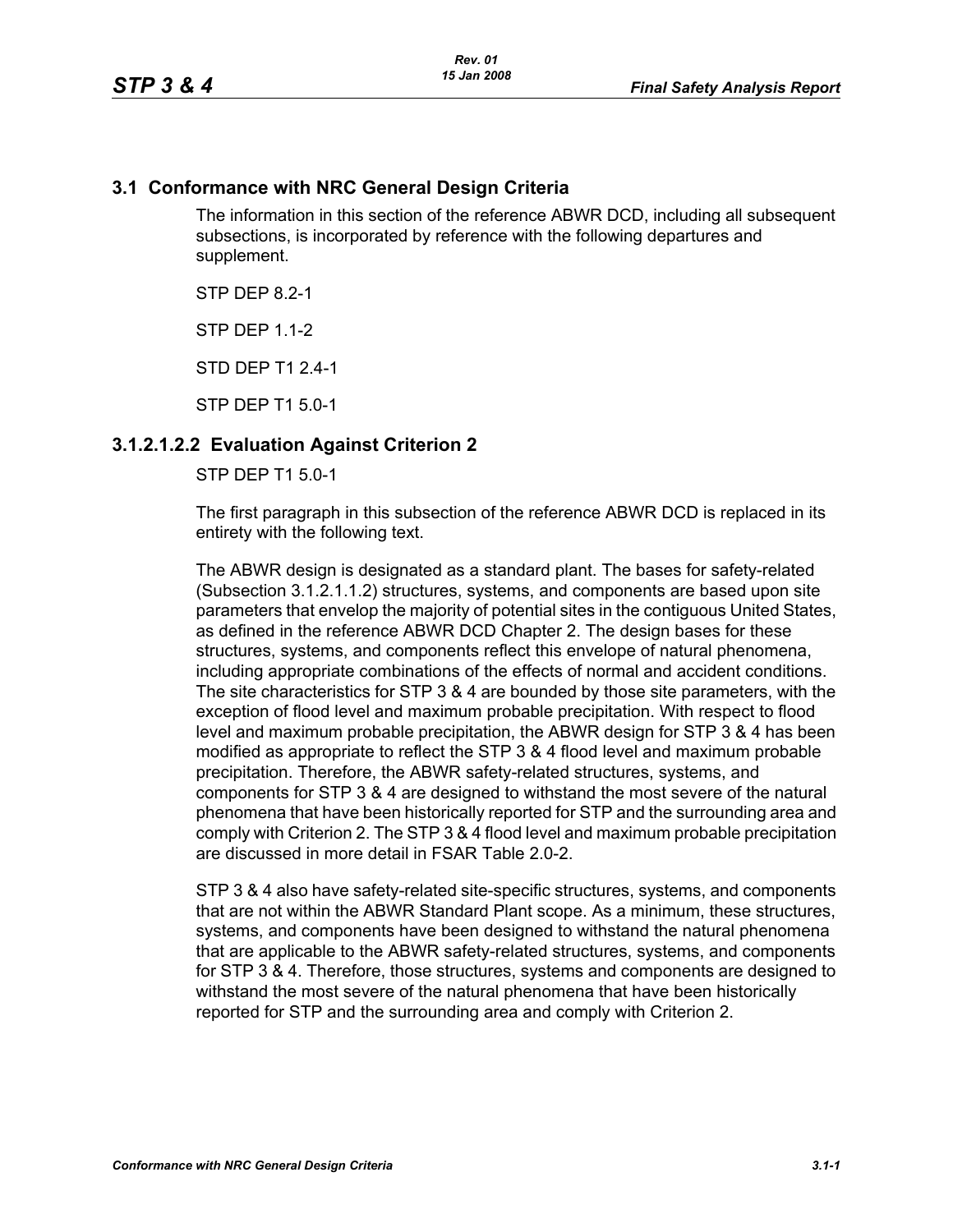## **3.1.2.1.5.2 Evaluation Against Criterion 5**

**STP DFP 11-2** 

The information in this Subsection of the reference ABWR DCD is replaced in its entirety with the following text.

STP 3 & 4 is a dual-unit station. GE Licensing Topical Report NEDO-33325, Class 1, dated May 1, 2007, titled "Advanced Boiling Water Reactor (ABWR) Common Equipment and Structures," addresses the sharing of specified structures, systems and components important to safety for any dual unit ABWR station, including STP 3 & 4. This LTR demonstrates that the sharing of the specified systems does not impair their ability to perform their safety functions.

In addition, the Ultimate Heat Sink (UHS) is a common safety-related structure that is shared by STP 3 & 4. The UHS has a separate basin for each unit with a common wall that separates the STP 3 & 4 basins. Safety-related systems within the UHS structure are not shared and each unit has a separate Reactor Service Water System. The UHS structural design is described in detail in Appendix 3H.6. The design basis functions of the UHS are described further in Section 9.2.5.

Based on the LTR and the discussion of the UHS, it is concluded that GDC 5 is met.

### **3.1.2.2.8.2.2 Offsite Electric Power System**

STP DEP 8.2-1

The information in this subsection of the reference ABWR DCD is replaced in its entirety with the following text.

Offsite power is transmitted to the plant switchyard via multiple 345kV circuits on several rights-of-way. Each unit has three separate 345kV circuits from the switchyard that tie into reserve auxiliary transformer (RAT) A, RAT B and the main power transformer, respectively. Each transformer provides a feed to each of the Class 1E buses. The main power transformer feed is via three unit auxiliary transformers (UAT). In normal operation, two Class 1E buses are fed by the UATs and the remaining safety bus is fed by a RAT. This configuration provides two separate paths of power that are immediately accessible, without bus transfers, to the offsite power system. The transmission circuits are sized sufficiently to meet the Class 1E load requirements.

The offsite electric power systems are designed to meet the requirements of Criterion 17. For further discussion see the following section:

| <b>Chapter/Section</b> | Title                                     |
|------------------------|-------------------------------------------|
| 8.1.1                  | <b>Offsite Transmission Network</b>       |
| 8.1.2                  | <b>Electric Power Distribution System</b> |
| 8.2                    | <b>Offsite Power Systems</b>              |